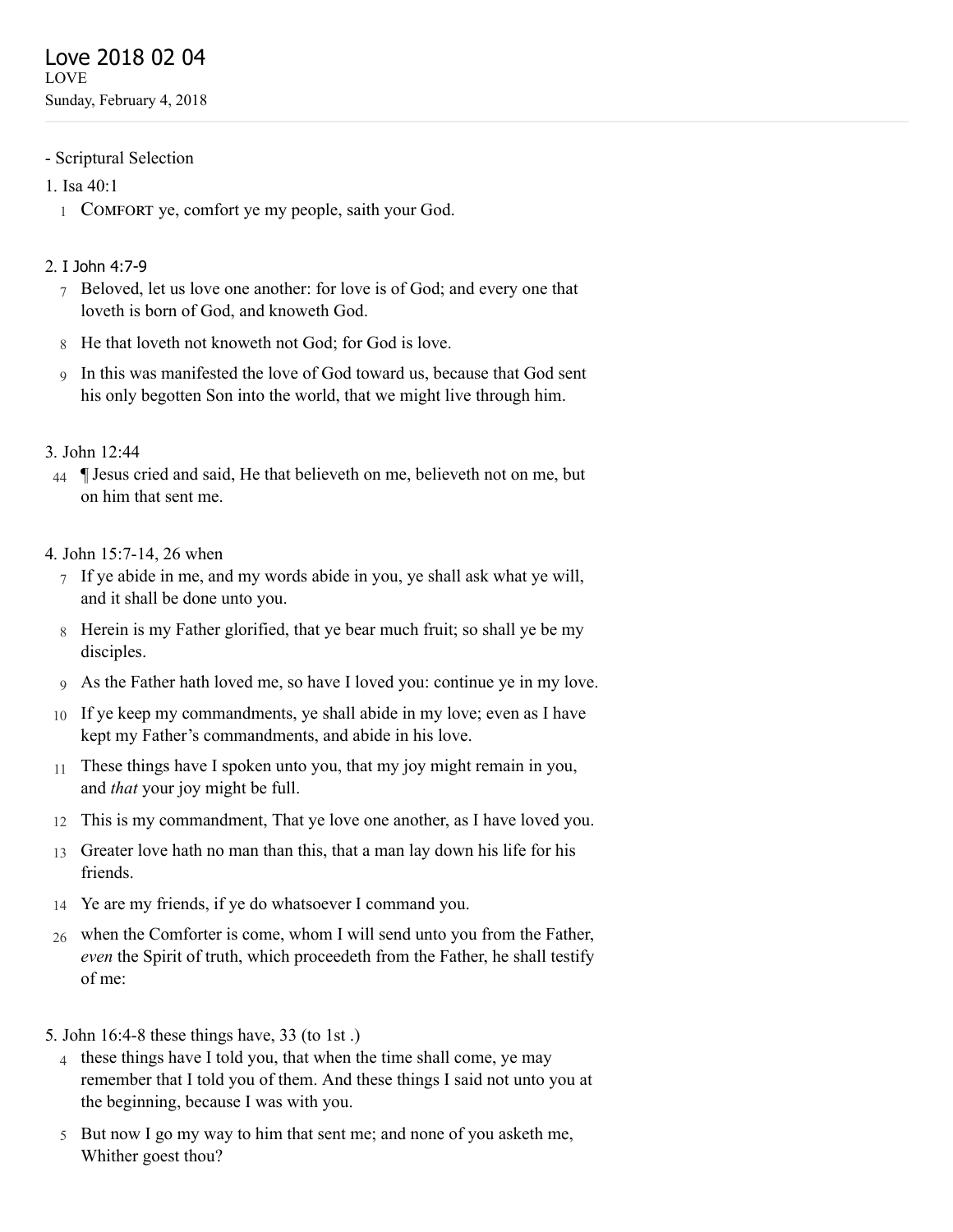6 But because I have said these things unto you, sorrow hath filled your heart.

- 7 Nevertheless I tell you the truth; It is expedient for you that I go away: for if I go not away, the Comforter will not come unto you; but if I depart, I will send him unto you.
- 8 And when he is come, he will reprove the world of sin, and of righteousness, and of judgment:
- 33 These things I have spoken unto you, that in me ye might have peace.

#### - Benediction

[II Cor 13:11 the God](http://www.concordworks.com/citation/II%20Cor%2013:11%20the%20God)

11 the God of love and peace shall be with you.

- Hymns 523, also [Hymn 174](http://www.concordworks.com/citation/Hymn%20174)

## Hymn 174

**MARIA LOUISE BAUM** 

### (174) **CONSOLATION**

F. MENDELSSOHN, ARR.

Like as a mother, God comforteth His children; Comfort is calm, that bids all tumult cease; Comfort is hope and courage for endeavor, Comfort is love, whose home abides in peace.

Love is true solace and giveth joy for sorrow,— O, in that light, all earthly loss is gain; Joy must endure, Love's giving is forever; Life is of God, whose radiance cannot wane.

O holy presence, that stills all our demanding, O love of God, that needs but to be known! Heaven is at hand, when thy pure touch persuades us, Comfort of God, that seeks and finds His own.

### [Hymn 30](http://www.concordworks.com/citation/Hymn%2030)

# Hymn 30–32, 434, 435 **LOVE MARY BAKER EDDY**

(30) LOVE WALTER E. YOUNG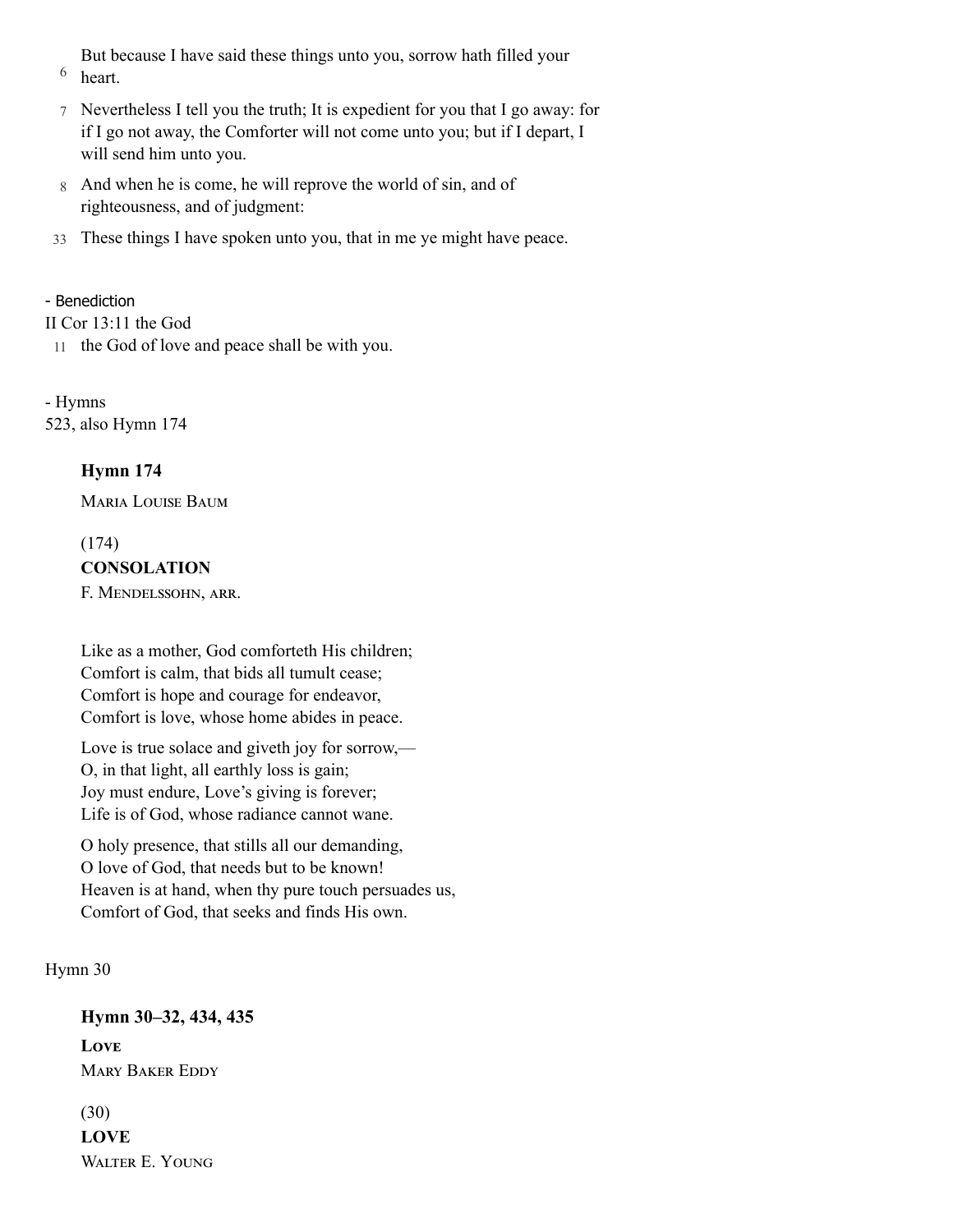(31) **VITA EATON FANING** Music by permission of the executor of the late Dr. Joseph Eaton Faning

#### (32)

#### **GOTTLOB**

JOHANN SEBASTIAN BACH, ALT.

Brood o'er us with Thy shelt'ring wing, 'Neath which our spirits blend Like brother birds, that soar and sing, And on the same branch bend. The arrow that doth wound the dove Darts not from those who watch and love.

If thou the bending reed wouldst break By thought or word unkind, Pray that his spirit you partake, Who loved and healed mankind: Seek holy thoughts and heavenly strain, That make men one in love remain.

Learn, too, that wisdom's rod is given For faith to kiss, and know; That greetings glorious from high heaven, Whence joys supernal flow, Come from that Love, divinely near, Which chastens pride and earth-born fear,

Through God, who gave that word of might Which swelled creation's lay: "Let there be light, and there was light." What chased the clouds away? 'Twas Love whose finger traced aloud A bow of promise on the cloud.

Thou to whose power our hope we give, Free us from human strife. Fed by Thy love divine we live, For Love alone is Life; And life most sweet, as heart to heart Speaks kindly when we meet and part.

[Hymn 76](http://www.concordworks.com/citation/Hymn%2076)

Hymn 76

**JOHANNES HEERMANN** *From the Swedish translation of Jakob Boëthius*